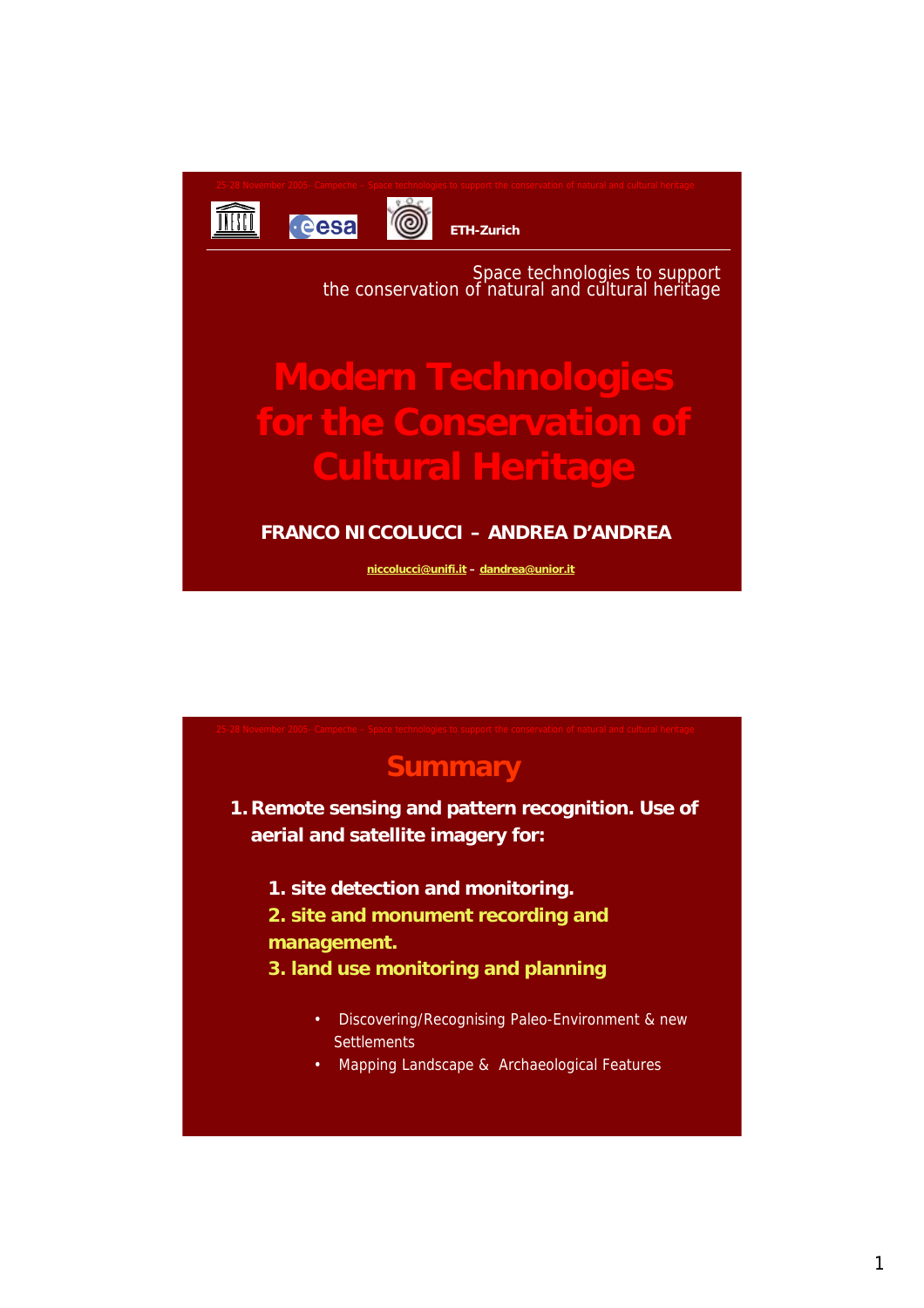## **Summary**

- **1. Data capture and management. Data acquisition from other repositories, historical maps and spatial technologies (GPS, Hystorical Maps, Surveys).**
	- 1. GPS
	- 2. Scanning & Geo-referencing Historical/Modern Maps
	- 3. Surveys

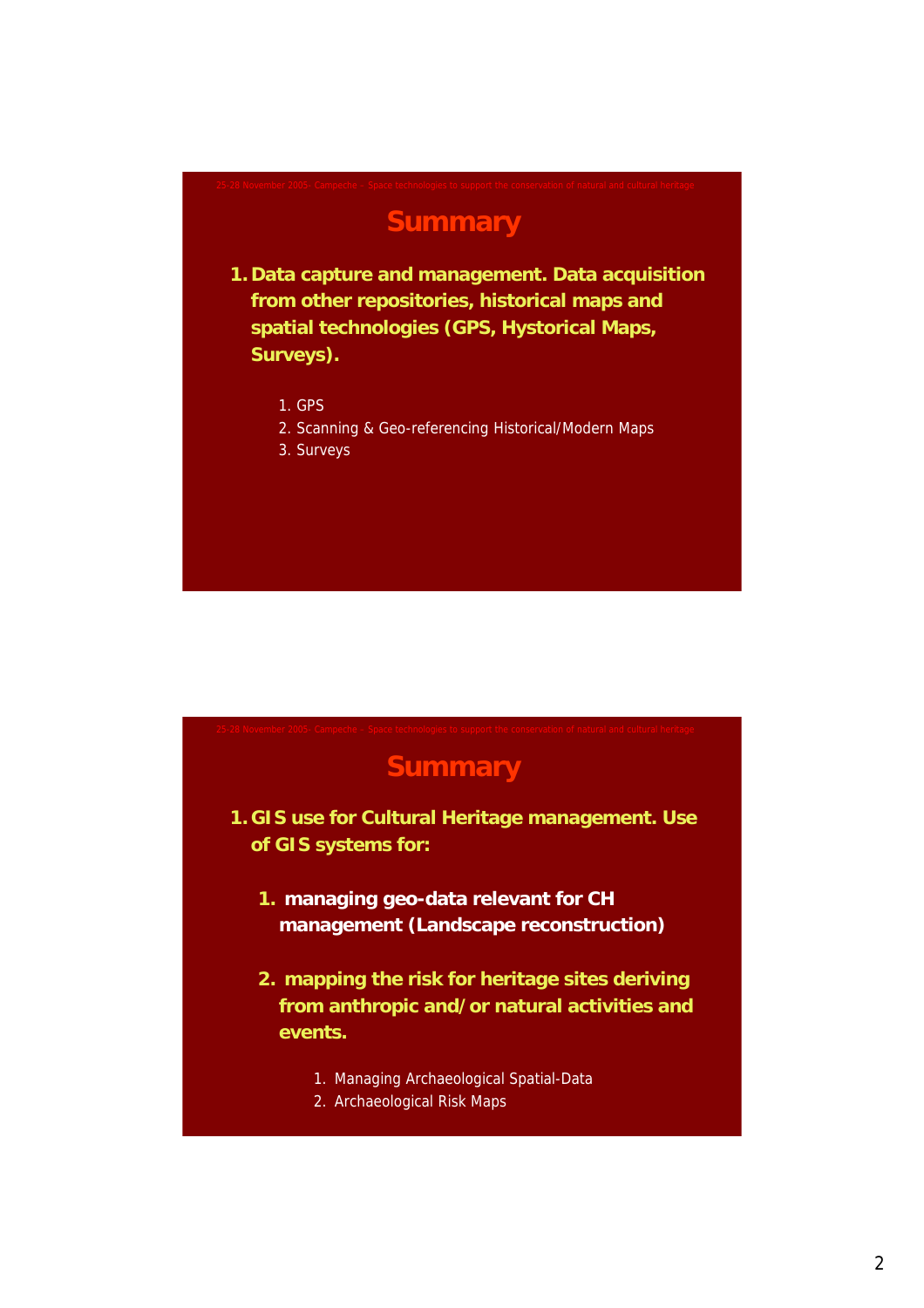

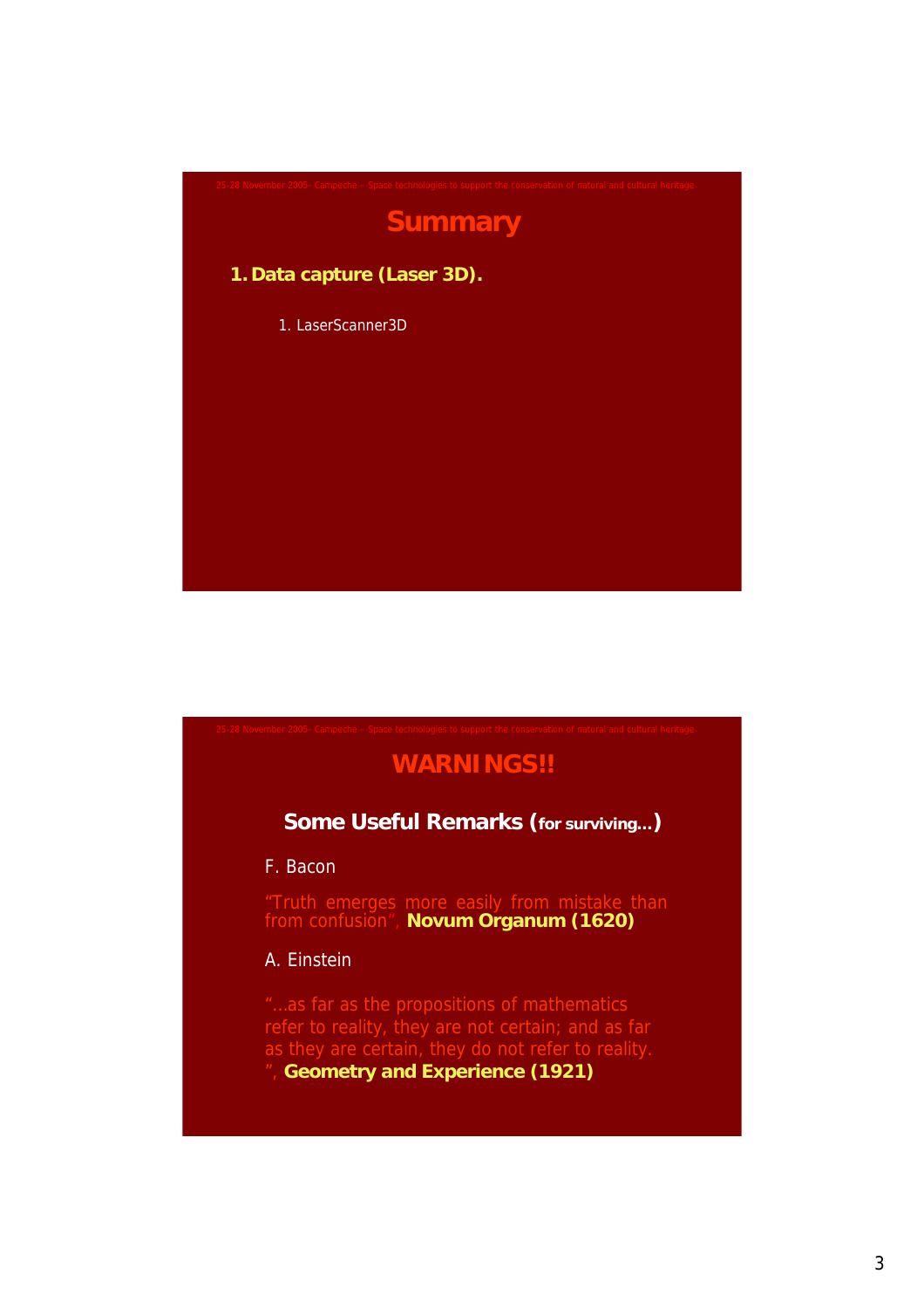### **ICOMOS Charter Protection and Management of the Archaeological Heritage**

- •The protection cannot be based upon the application of archaeological techniques alone. It requires a wider basis of professional and scientific knowledge and skills.
- •The archaeological heritage is a fragile and nonrenewable cultural resource. Land use must therefore be controlled and developed in order to minimize the destruction of the archaeological heritage.

### **ICOMOS Charter Protection and Management of the Archaeological Heritage**

- Archaeological knowledge is based principally on the scientific investigation of the archaeological heritage. Such investigation embraces the whole range of methods from non-destructive techniques through sampling to total excavation.
- Non-destructive techniques, aerial and ground survey, and sampling should therefore be encouraged wherever possible, in preference to total excavation.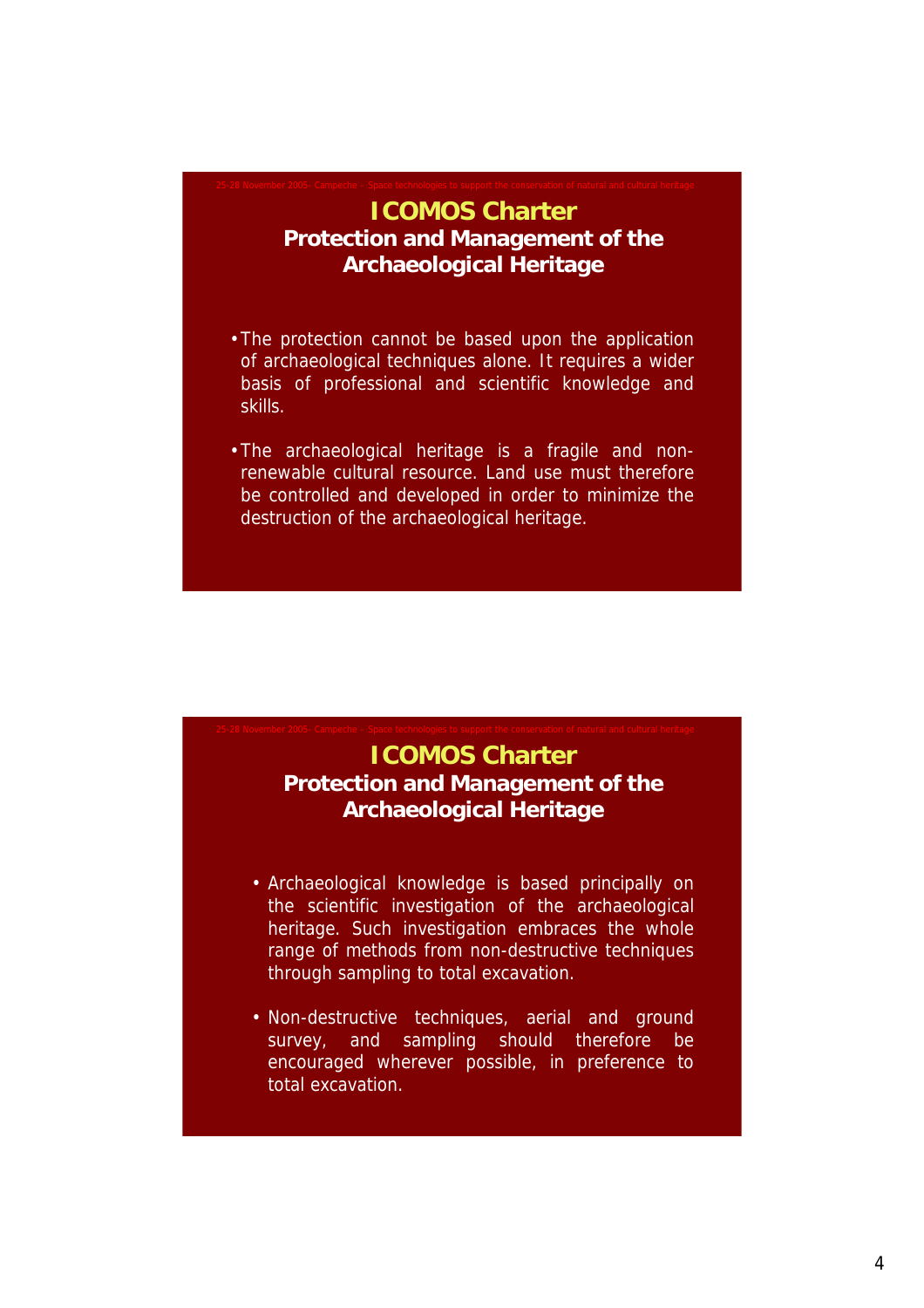### **ICOMOS Charter Protection and Management of the Archaeological Heritage**

- Excavation should be carried out on sites and monuments threatened by development, land-use change, looting, or natural deterioration.
- Excavations should be conducted in accordance with the principles embodied in the 1956 UNESCO Recommendations on International Principles Applicable to Archaeological Excavations and with agreed international and national professional standards.

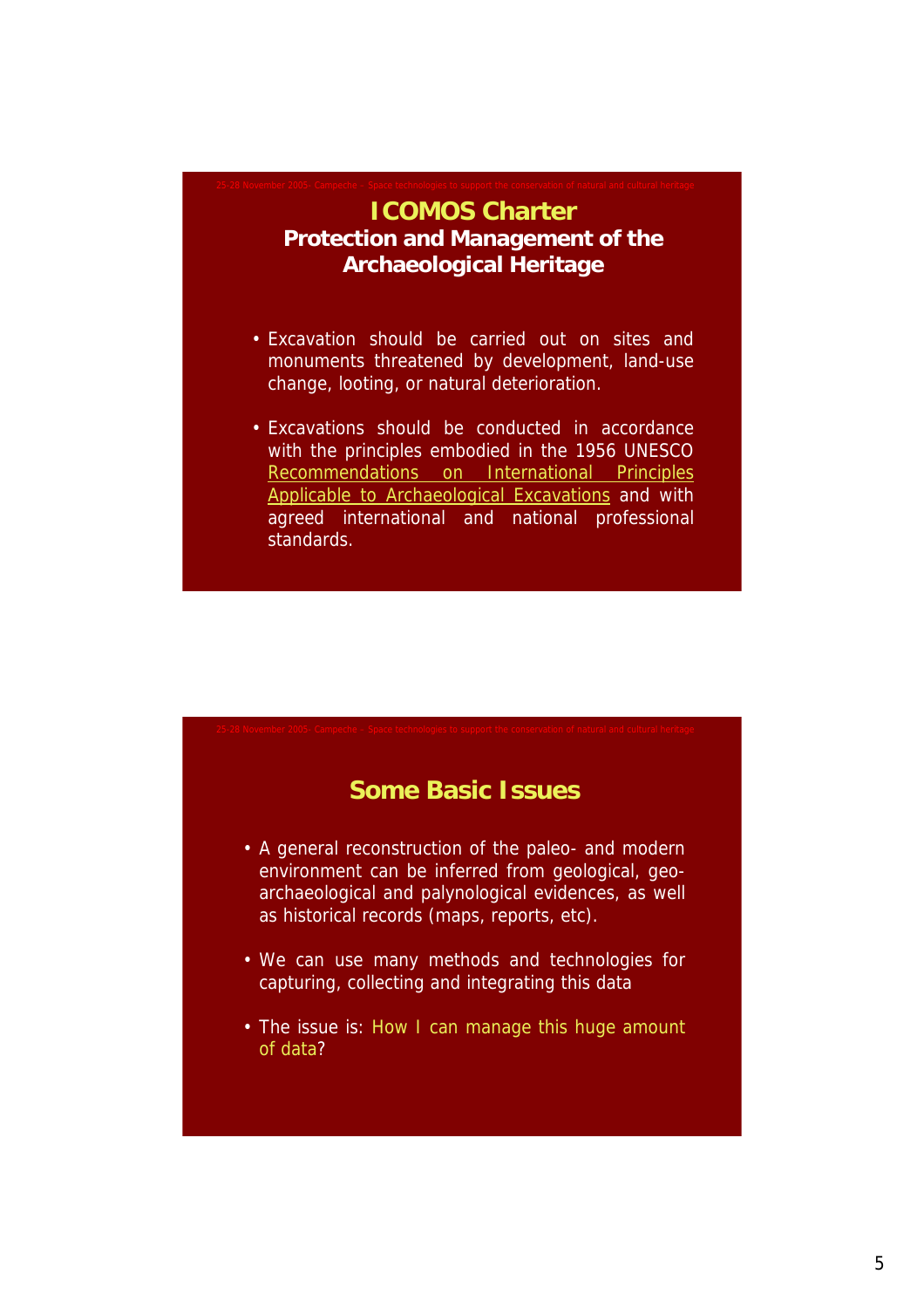

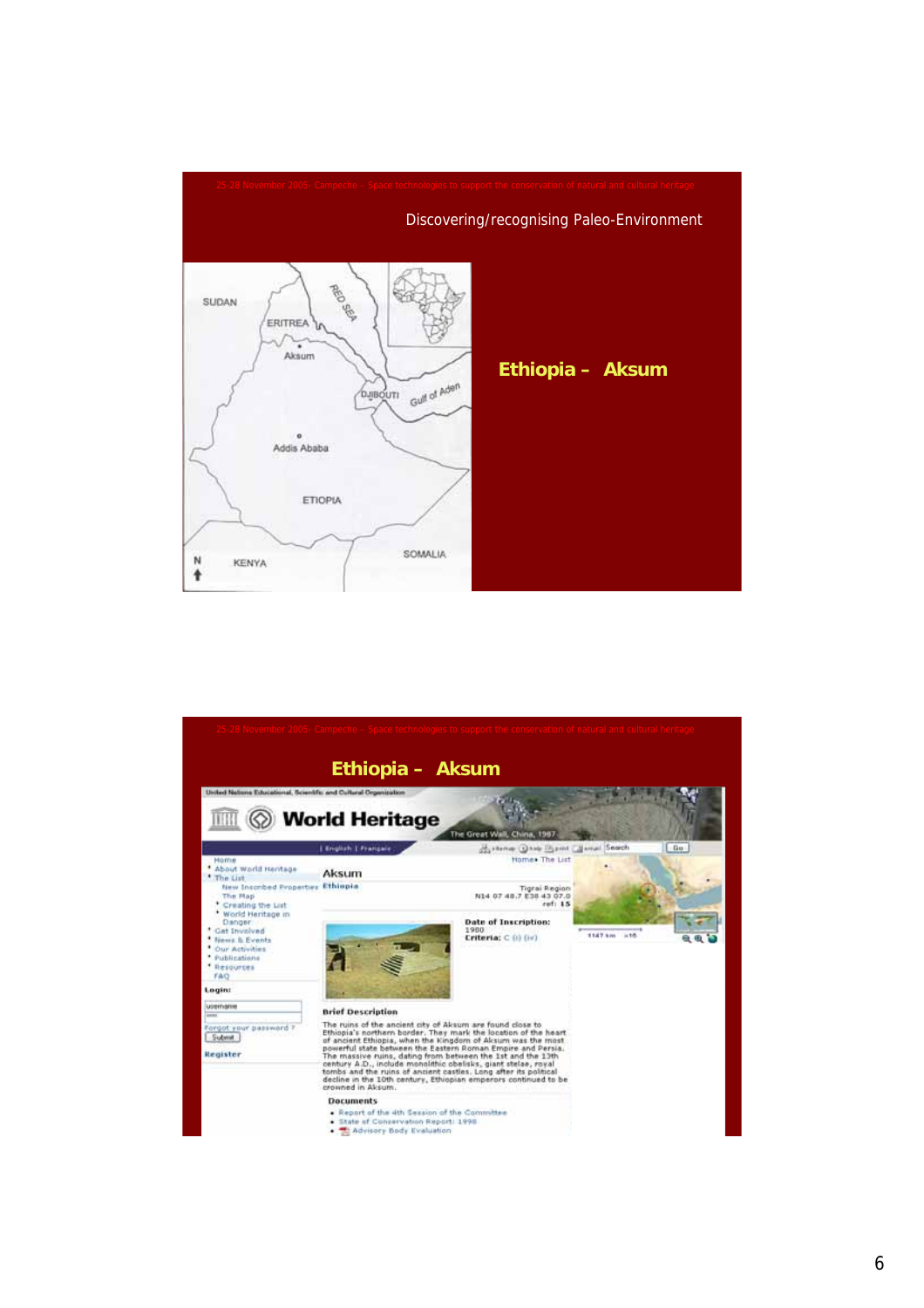#### Discovering/recognising Paleo-Environment

#### **Ethiopia – Aksum**

The ruins of the ancient city of Aksum are found close to Ethiopia's northern border. They mark the location of the heart of ancient Ethiopia, when the Kingdom of Aksum was the most powerful state between the Eastern Roman Empire and Persia.

The massive ruins, dating from between the 1st and the 13th century A.D., include monolithic obelisks, giant stelae, royal tombs and the ruins of ancient castles.

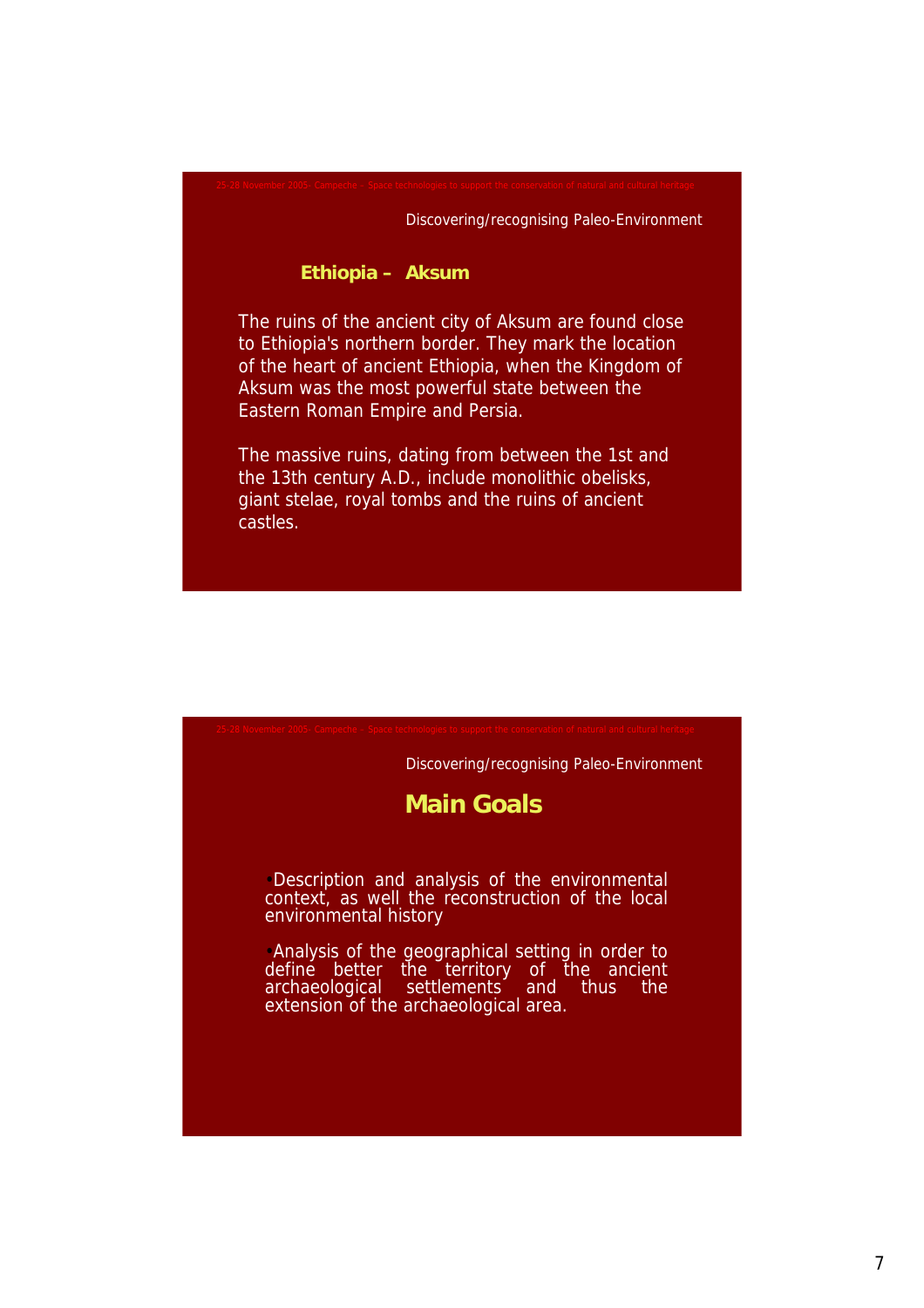### Discovering/recognising Paleo-Environment

### **Main Goals**

• Geological study of a region in order to contribute to a better understanding for the conservation and preservation of the archaeological area, and site use.

•Reconstruction of the environmental history of a region for contributing to a more detailed interpretation of the processes of site formation, and for providing a background to a predictive models of site distribution in the area

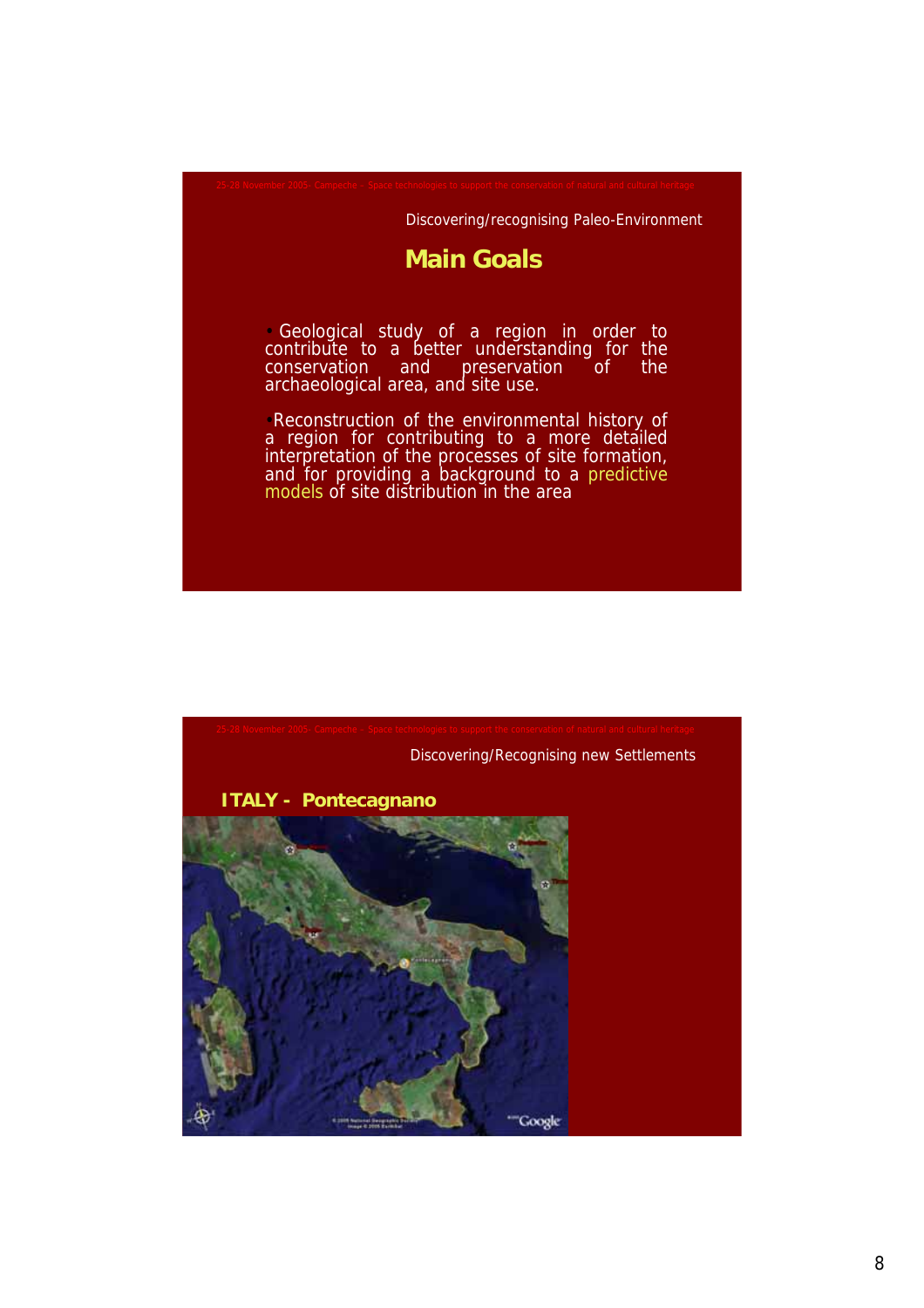### Discovering/Recognising new Settlements

### **ITALY – Pontecagnano**

Pontecagnano is a large Etrusco-Campanian settlement in southern Italy, 70 km south of Naples, where over 8000 tombs dated from the 9th century BC to the Roman period have been excavated so far.



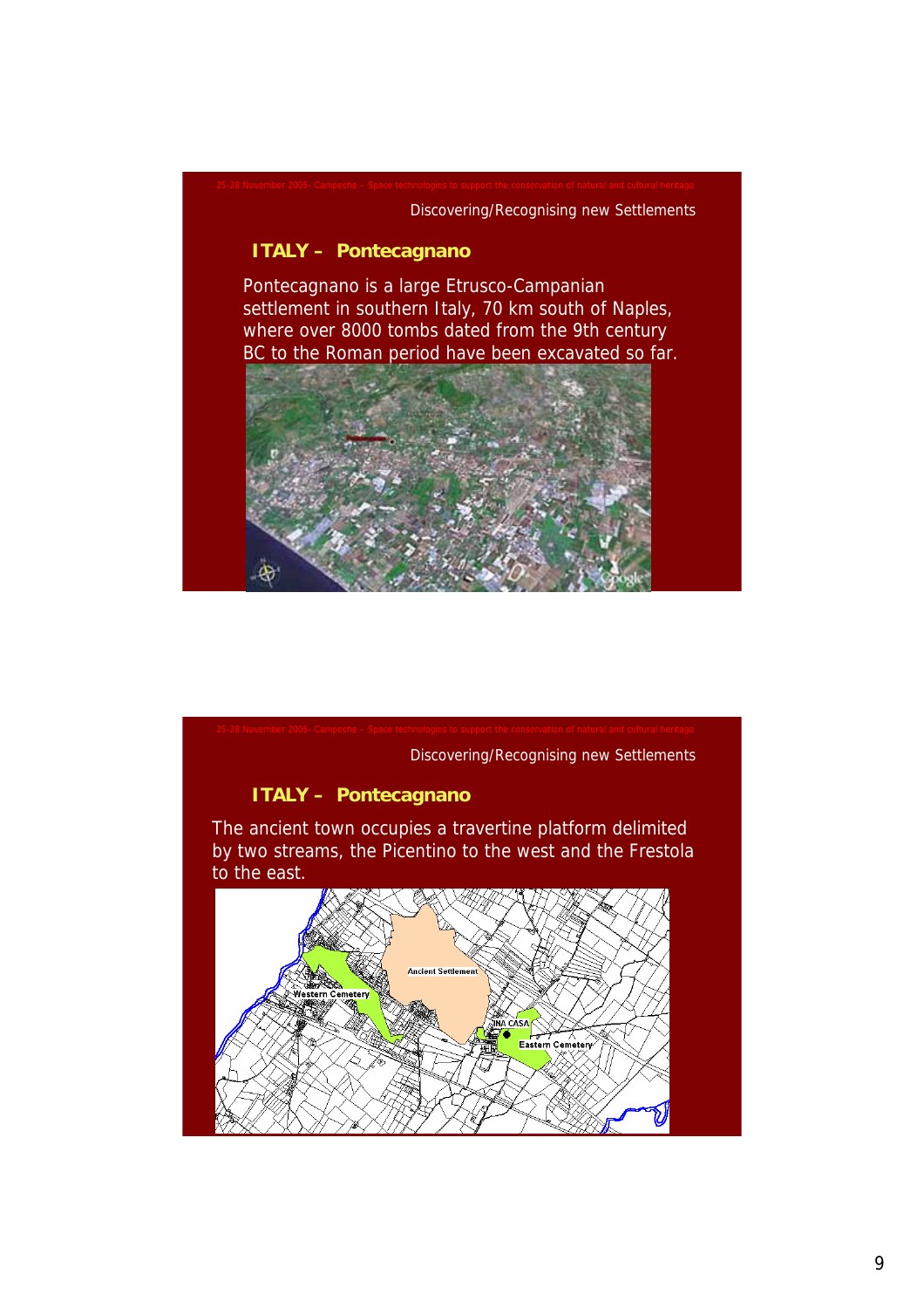### Discovering/Recognising new Settlements

### **ITALY – Pontecagnano**

While the exploration of the ancient town has been limited to part of its center, the necropolis, having been overrun by the urban expansion of the modern town of Pontecagnano, has been investigated more thoroughly.



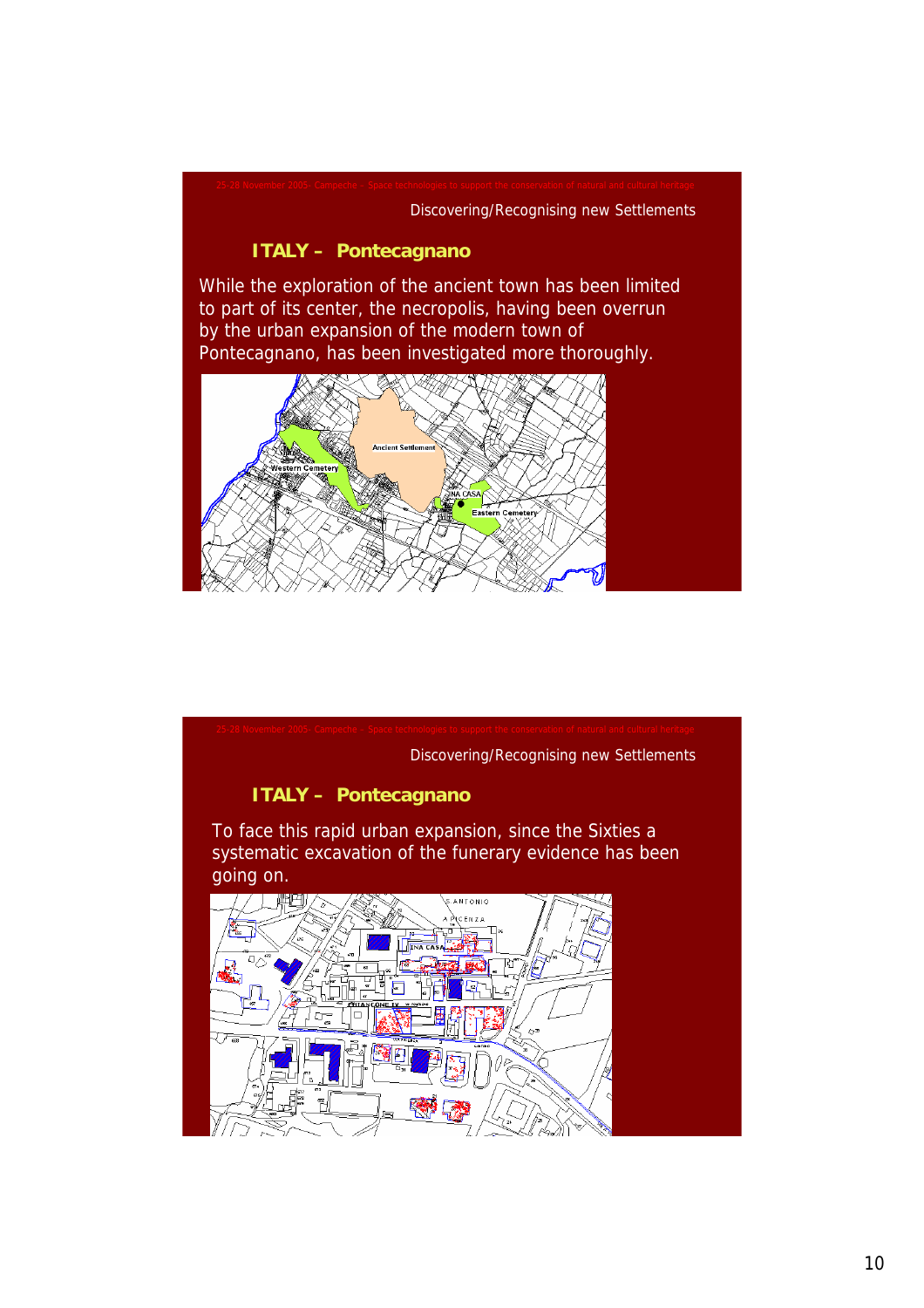

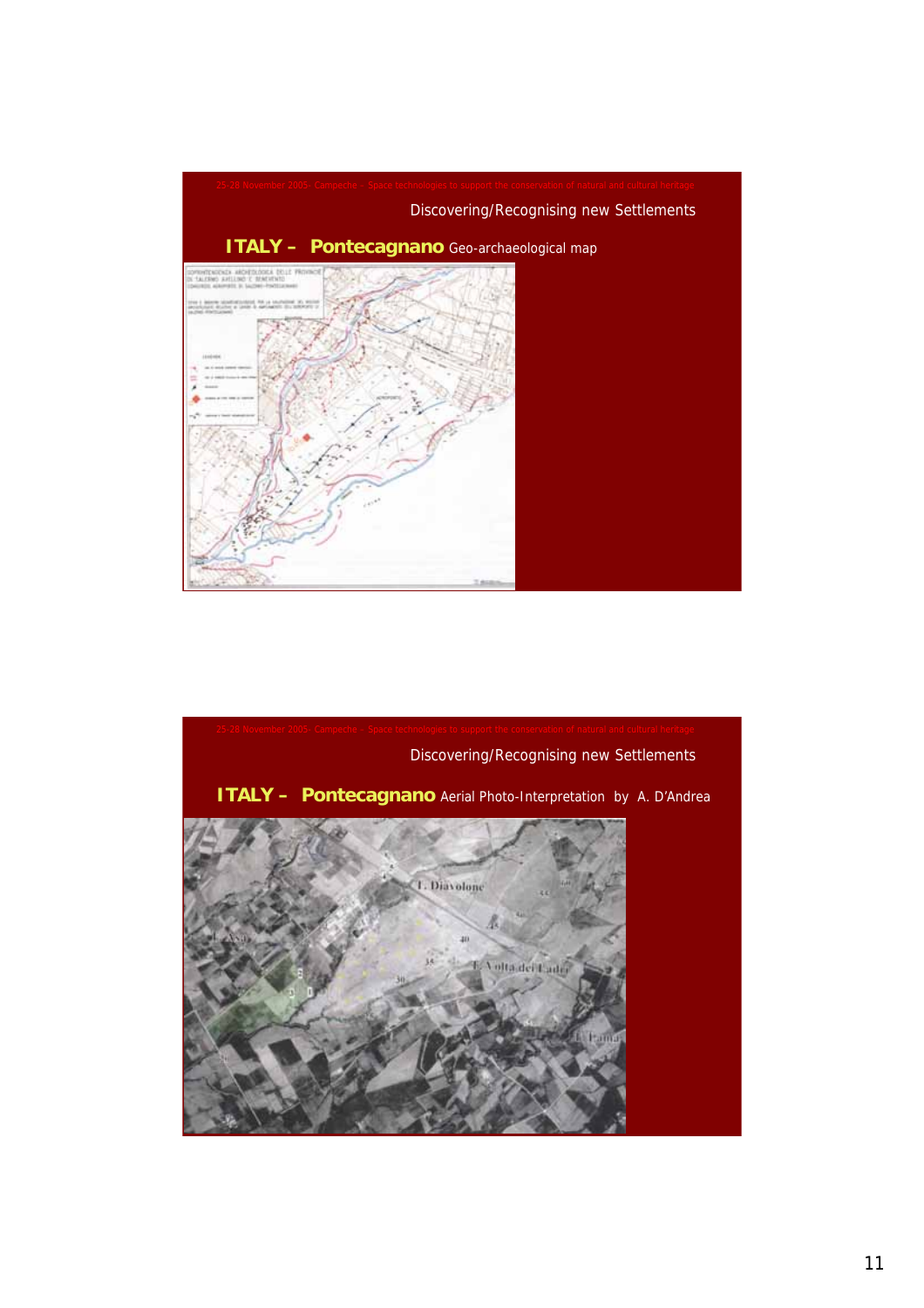

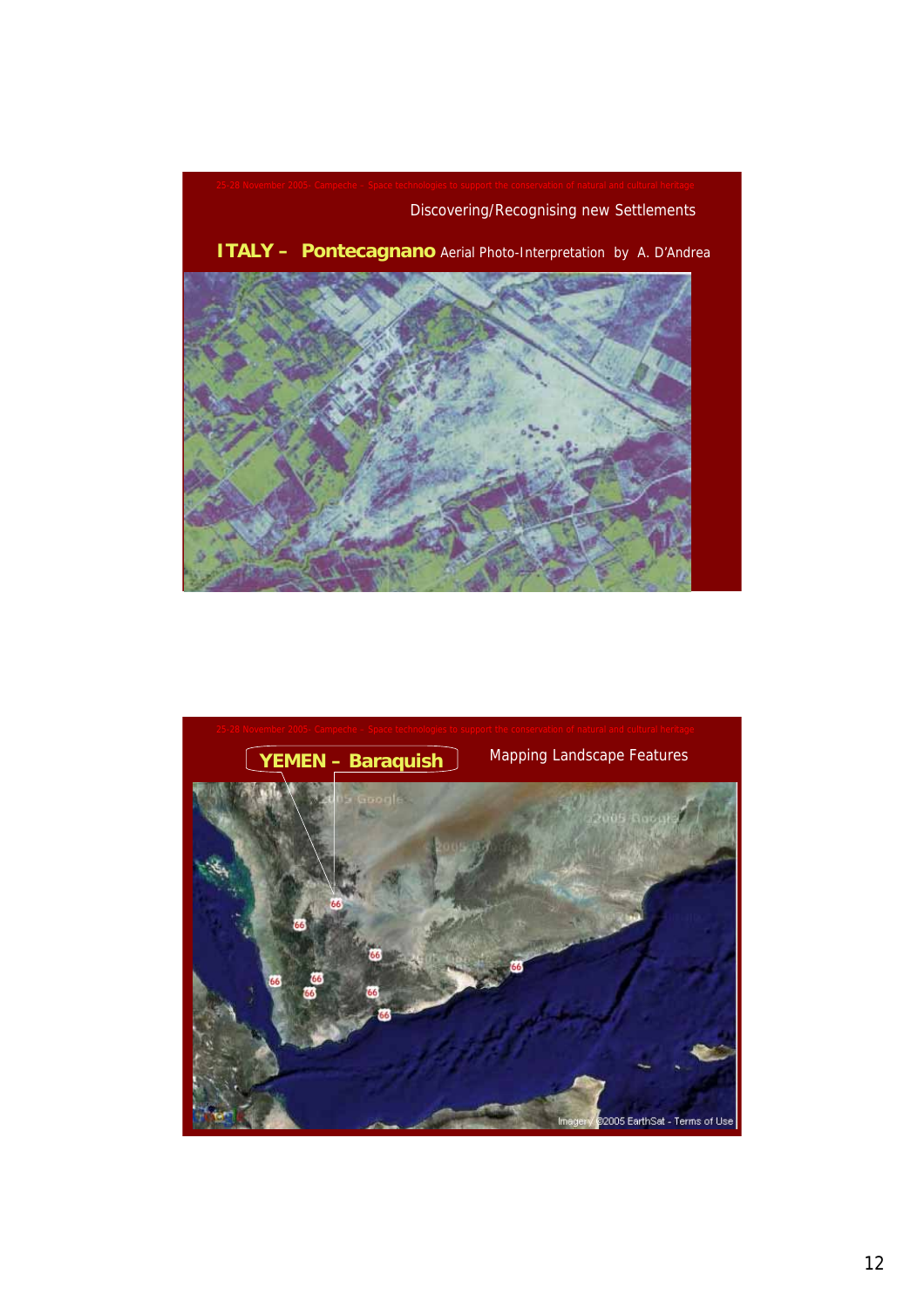#### Mapping Landscape Features

#### **YEMEN – Baraquish**

Baraqish is an old city close to Marib, located in the semiarid area on the road to Hazm Al-Jawf.

Baraqish stands on top of a hill with a magnificent castle sealed off by a highly fortified wall, as high as 8 meters in some places.

The wall has 57 towers and town gates, one in the east and one in the western part of the wall.

The most striking feature of the city is the ruins of the temple, located in the southern part of the city. The temple reflects the dominant from of architecture used by the Ma'eenis and consists of 16 columns and beams

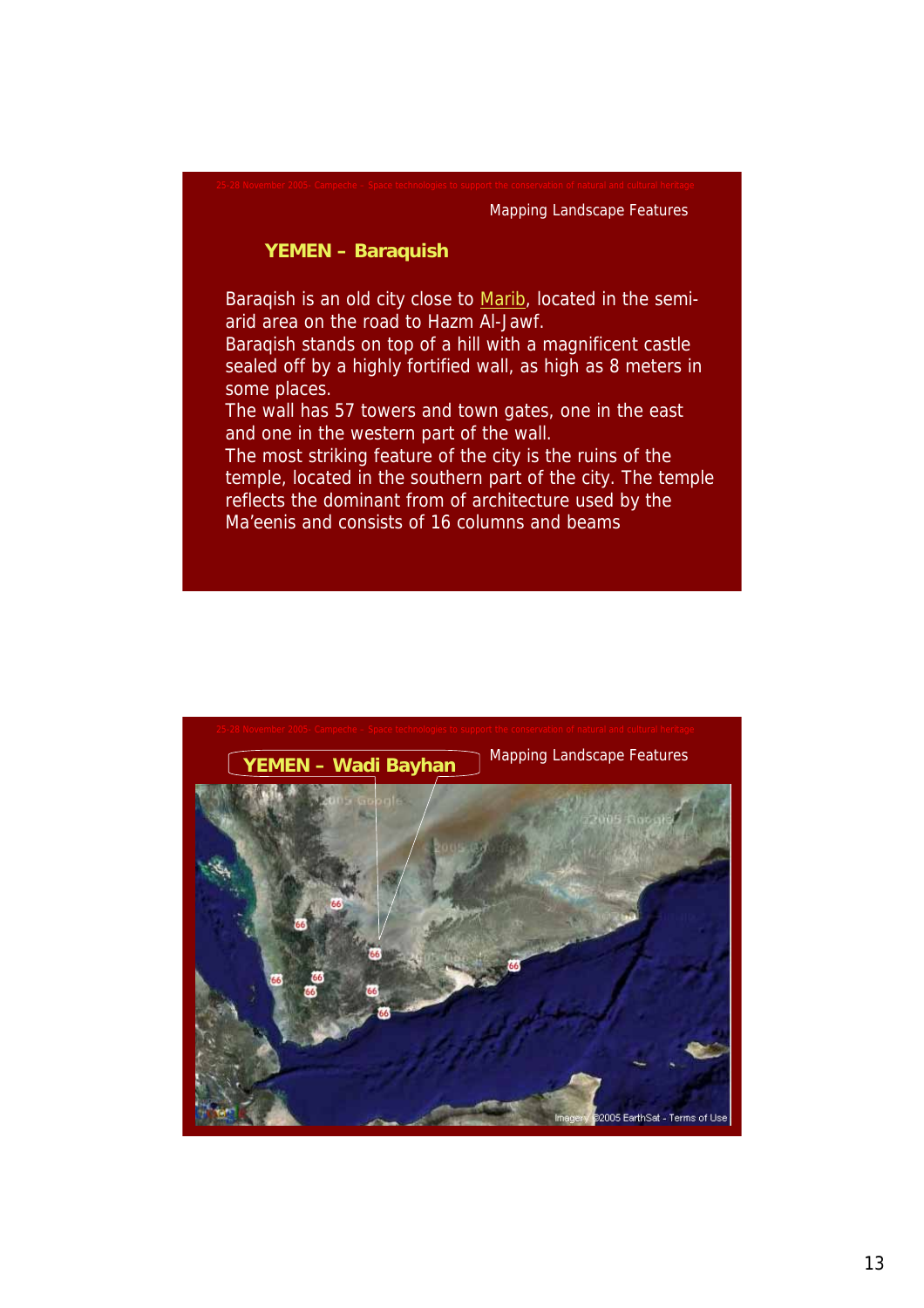Mapping Landscape Features

### **YEMEN – Wadi Bayhan**

The Wadi Bayhan Valley since the first millennium B.C. to the first centuries of the Christian era was the centre of the ancient South Arabian kingdom of Qataban.

The rains, which are linked to the monsoons, cause as in the past violent irregular floods which fill the main Wadi Bayhan and the small tributary wadies, thus creating favourable hydrological conditions for their exploitation for irrigation.

25-28 November 2005- Campeche – Space technologies to support the conservation of natural and cultural heritage

**YEMEN – Wadi Bayhan**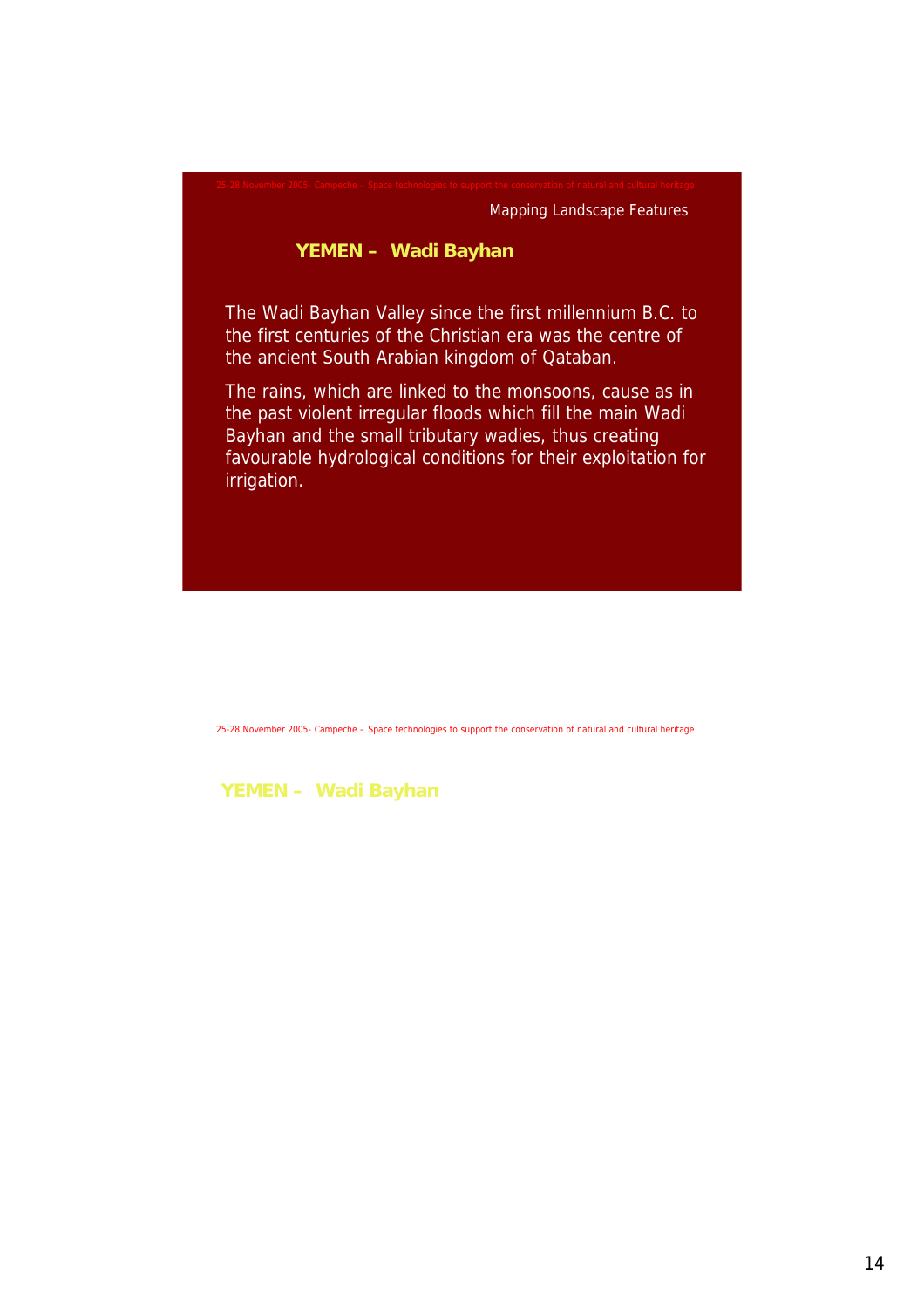



15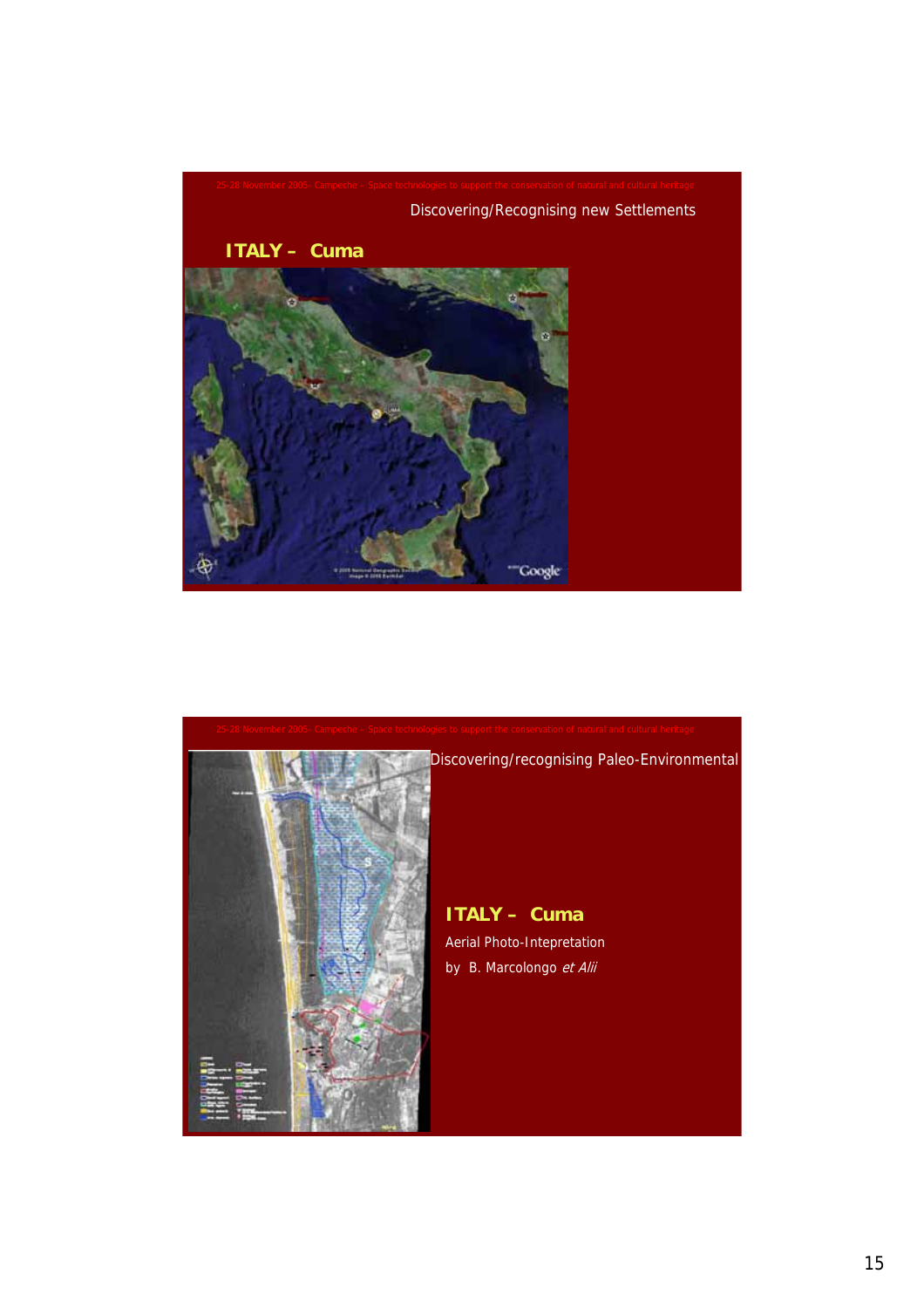

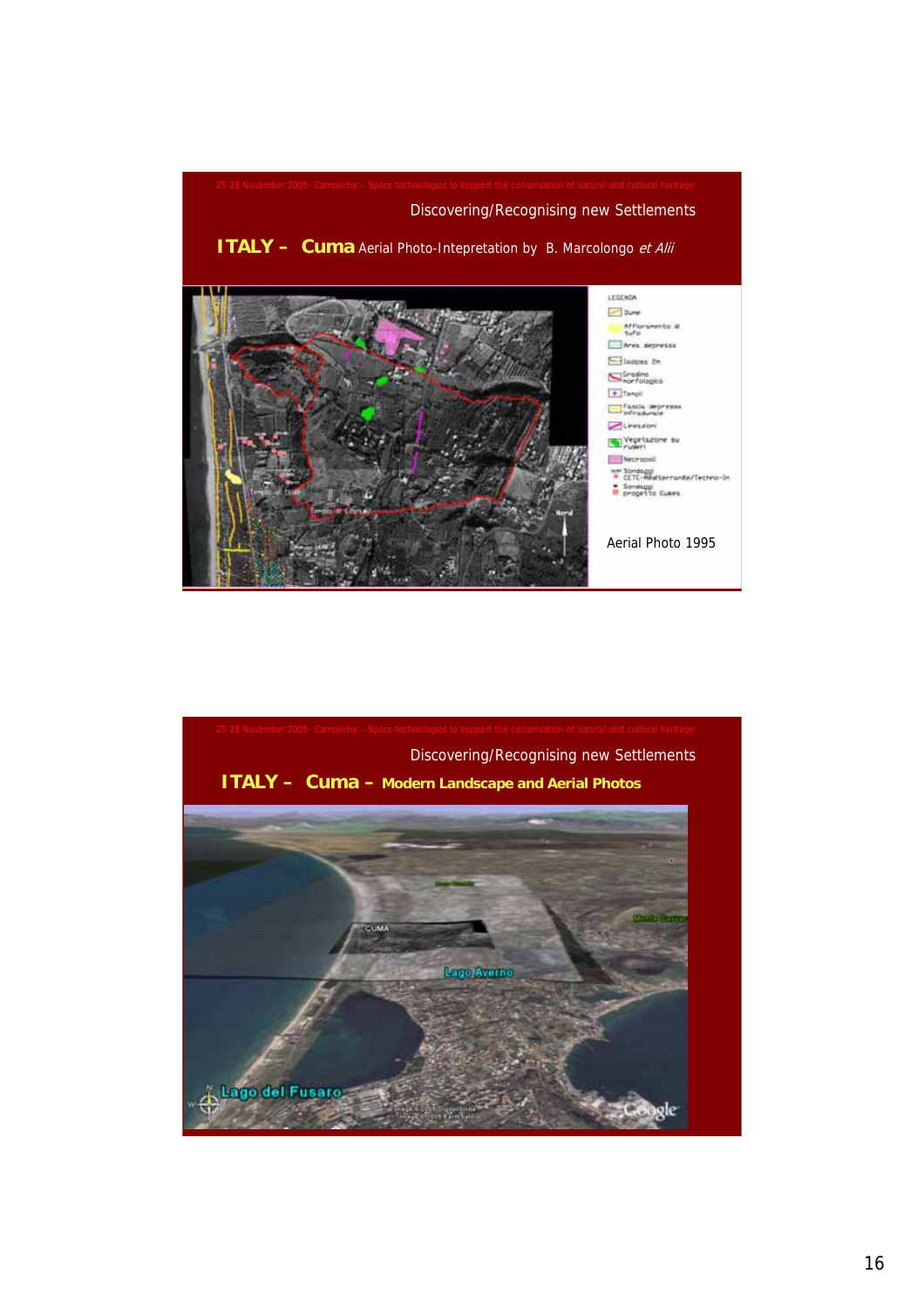

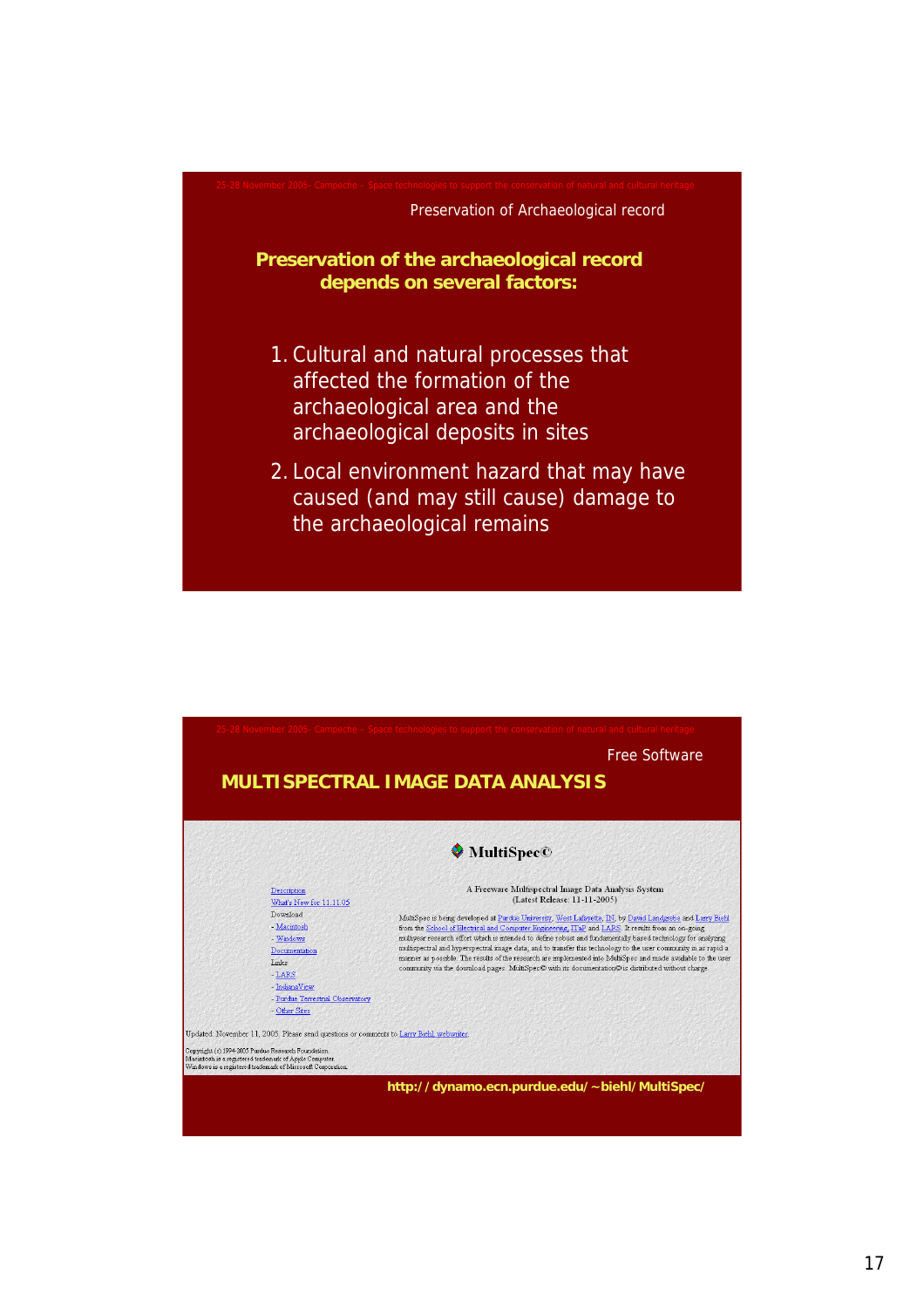Free Software

**GRASS**



#### Geographic Resources Analysis Support System

Commody referred to at CRASS, the is a Geographic Information System (CES) used for georgiatal data management and analysis, image processing, graphicsimaps production, system in the control of the state of the state of th

Latest News!

- \* 22 August 2005 <u>GRASS GIS 6.0.1</u> released bugger release *download* Astossmorment Screenshaft<br>\* June 2005: <u>GRASS News vol 2</u> released <u>download pet (1 MB)</u><br>\* 10 March 2005: <u>GRASS 6.0.0</u> released <u>download</u> Arm
- 



**http://grass.baylor.edu/**

|                                                                                                                         |                                                                                                                                         |                     |                        |               | 25-28 November 2005- Campeche – Space technologies to support the conservation of natural and cultural heritage          |            |                                                                |
|-------------------------------------------------------------------------------------------------------------------------|-----------------------------------------------------------------------------------------------------------------------------------------|---------------------|------------------------|---------------|--------------------------------------------------------------------------------------------------------------------------|------------|----------------------------------------------------------------|
|                                                                                                                         |                                                                                                                                         |                     |                        |               |                                                                                                                          |            | <b>Free Software</b>                                           |
| <b>GRASS</b>                                                                                                            |                                                                                                                                         |                     |                        |               |                                                                                                                          |            |                                                                |
|                                                                                                                         |                                                                                                                                         |                     | <b>GRASS: Download</b> |               |                                                                                                                          |            |                                                                |
| Seenh                                                                                                                   | E-my                                                                                                                                    | <b>Solid</b>        | <b>Einer</b>           | <b>Temind</b> | Company                                                                                                                  | Associates | <b>Dromawork</b>                                               |
| <b>Zenzir Ada</b><br><b>Addute</b><br><b>Longitude</b><br><b>Afterno sites</b><br><b>CERCAL</b><br><b>Thefire miles</b> | Flease use the OEACC mover are next to you.<br>GRASS 6.0.1 (advanced vectors, mme)<br><b>Monsiels</b><br>Searce code<br><b>Binarias</b> |                     |                        |               |                                                                                                                          |            |                                                                |
|                                                                                                                         | Dehim Clifficanne<br>Federa Cure 3<br>DUES BELLI<br>Maskule.<br><b><i><u>Read</u>way</i></b>                                            |                     |                        |               | grass 6.0.1 har at faraes 4.0.1 millions)<br><b>Emere inde dercing</b><br>weekly 6.0 a release branch rooms rook manshes |            | Tuessal (ICDA)<br>Untrimmed pages (ETM)<br>Programmer's Manual |
|                                                                                                                         | MacOEX                                                                                                                                  | 145 Wednes / Cupris |                        |               | http://grass.baylor.edu/download/index.php                                                                               |            |                                                                |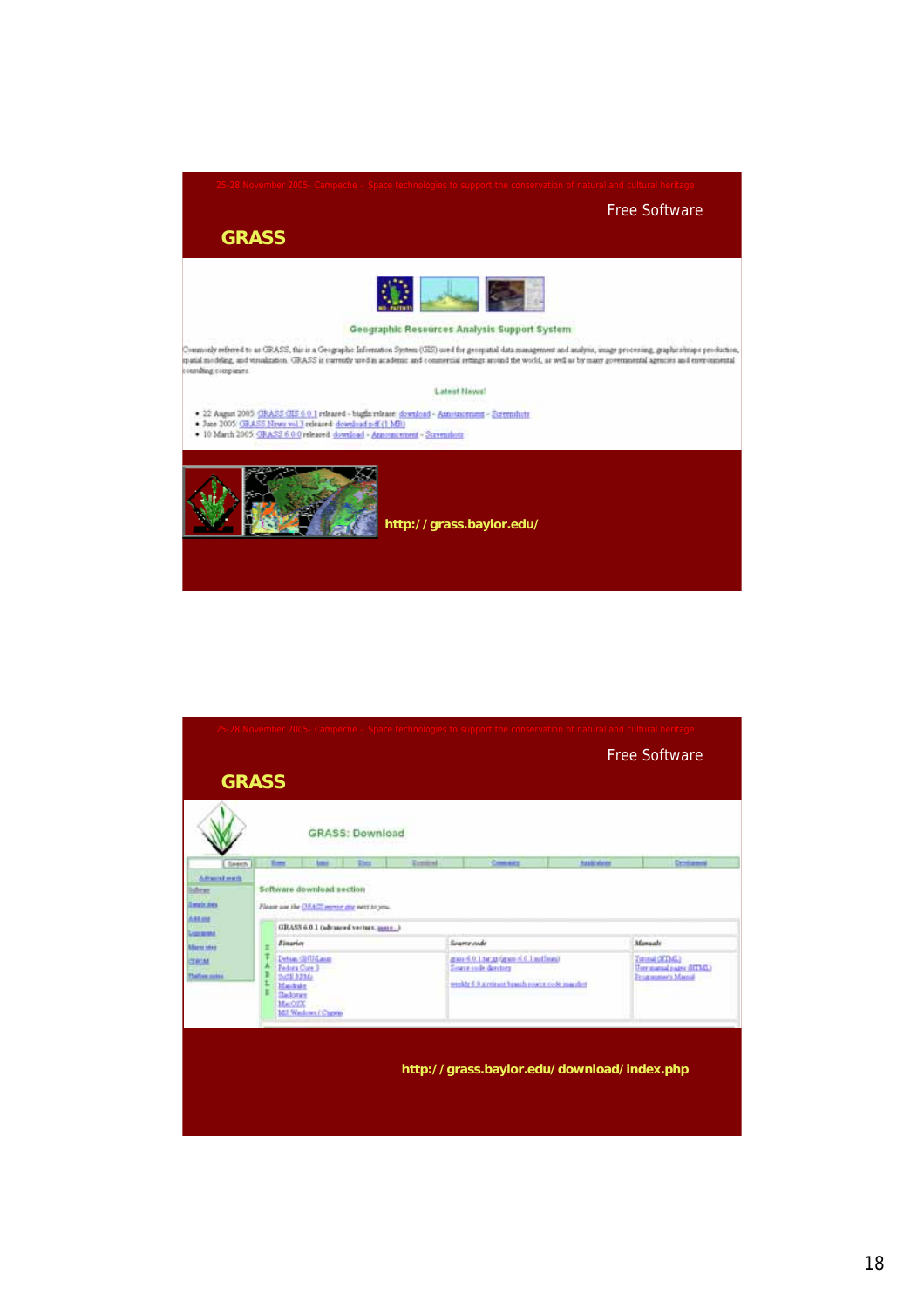

| <b>IDRISI</b>                                                    | 25-28 November 2005- Campeche - Space technologies to support the conservation of natural and cultural heritage<br><b>Cheap Software</b><br>- http://www.clarklabs.org/Home.asp |
|------------------------------------------------------------------|---------------------------------------------------------------------------------------------------------------------------------------------------------------------------------|
| <b>CLARK LABS</b>                                                | <b>PRODUCTS &amp; SERVICES</b><br>Ordering                                                                                                                                      |
| Meeting the Challenges of Environmental Decision Making with GIS |                                                                                                                                                                                 |
| <b>IDRISI Kilimanjaro Single User Licenses</b>                   |                                                                                                                                                                                 |
| <b>License or Upgrade Type</b>                                   | Order<br>Price                                                                                                                                                                  |
| General                                                          | \$995.00<br>ORDER                                                                                                                                                               |
| Academic                                                         | \$600.00<br>ORDER<br>Terms                                                                                                                                                      |
| Full-Time Student                                                | \$250.00<br>ORDER<br><b>Terms</b>                                                                                                                                               |
| Student Starter                                                  | \$95.00<br>ORDER<br><b>Terms</b>                                                                                                                                                |
| Elementary/Secondary Educational Institution                     | \$150.00<br>ORDER<br><b>Terms</b>                                                                                                                                               |
| <b>IDRISI Kilimanjaro Manual - Spanish</b>                       | ORDER<br>\$30.00                                                                                                                                                                |
| <b>Multi-Seat Licenses</b>                                       |                                                                                                                                                                                 |
|                                                                  |                                                                                                                                                                                 |